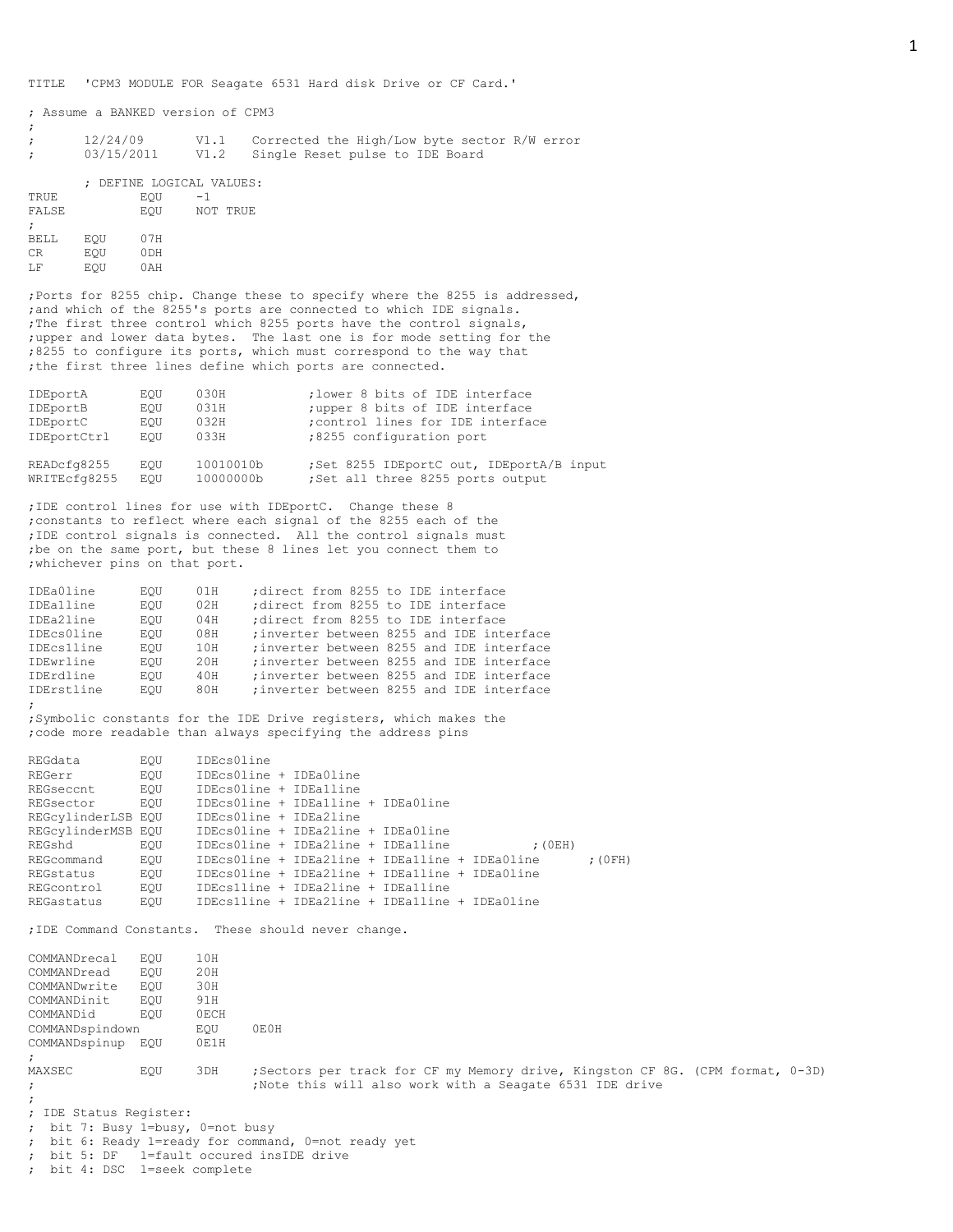; bit 3: DRQ 1=data request ready, 0=not ready to xfer yet ; bit 2: CORR 1=correctable error occured bit 1: IDX vendor specific ; bit 0: ERR 1=error occured ; ; DEFINE PUBLIC LABELS: PUBLIC DPH0  $\qquad \qquad$  ; DISK PARAMETER HEADERS ; DEFINE EXTERNAL LABELS: EXTRN @ADRV,@RDRV EXTRN @DMA,@TRK,@SECT EXTRN @CBNK EXTRN @DBNK ;BANK FOR DMA OPERATION ; BDOS ERROR MODE EXTRN ?WBOOT **;WARM BOOT VECTOR**<br>EXTRN ?PMSG :PRINT MESSAGE 0<1 ; PRINT MESSAGE @<HL> UP TO 00, SAVES ; [BC] AND [DE] EXTRN ?PDERR ;PRINT BIOS DISK ERROR HEADER EXTRN ?CONIN,?CONO ;CONSOLE IN AND OUT<br>
EXTRN ?CONST ;CONSOLE STATUS<br>
EXTRN ?BNKSL ;SELECT PROCESSOR M PERSON ?CONST PROPERTY ?CONSOLE STATUS ; SELECT PROCESSOR MEMORY BANK EXTRN ?SMSG ;MY ROUTINE TO SPEAK A MESSAGE ; INCLUDE CP/M 3.0 DISK DEFINITION MACROS: MACLIB CPM3 ; INCLUDE Z-80 MACRO LIBRARY: MACLIB Z80 DSEG ;PUT IN OP SYS BANK IF BANKING ; EXTENDED DISK PARAMETER HEADER FOR DRIVE 0: DW HDWRT ; HARD DISK WRITE ROUTINE DW HDRD ; HARD DISK READ ROUTINE DW HDLOGIN ; HARD DISK LOGIN PROCEDURE DW HDINIT ;HARD DISK DRIVE INITIALIZATION ROUTINE DB 0 0 ;RELATIVE DRIVE 0 ON THIS CONTROLLER<br>DB 0 0 ;MEDIA TYPE: 0 ; MEDIA TYPE: ; HI BIT SET : DRIVE NEEDS RECALIBRATING DPH0: DPH 0,IDEHD\$DPB,0, ; MAKE SURE DPB'S ARE IN COMMON MEMORY: CSEG ; 512 BYTE SECTORS ON HARD DISK (512X61X256) = 7,995,392 Bytes) ; with 16 heads thisis less than 16 drive cylinders! IDEHD\$DPB:<br>: DPB ; DPB 512,32,512,2048,1024,2,8000H<br>
; DPB 256,32,1001,2048,1024,2,80001 ; DPB 256,32,1001,2048,1024,2,8000H ; DPB 512,60,256,2048,1024,1,8000H ; DPB 512,62,252,2048,1024,1,8000H DPB 512,61,256,2048,1024,1,8000H DSEG  $\blacksquare$  , CAN SET BACK TO BANKED SEGMENT IF BANKING  $;;;;;$  HDINIT:<br>HDINIT RET ; DO NOT INITILIZE HARD DISK YET ; ;;;;; HDLOGIN ;-----------------INITILIZE THE IDE HARD DISK ----------------------------------------- HDLOGIN: ;Initilze the 8255 and drive then do a hard reset on the drive, MVI A, READcfg8255 ;Config 8255 chip (10010010B), read mode on return OUT IDEportCtrl ;Config 8255 chip, READ mode ;Hard reset the disk drive ;For some reason some CF cards need to the RESET line ;pulsed very carefully. You may need to play around MVI A, IDErstline ; with the pulse length. Symptoms are: incorrect data comming OUT IDEportC ;back from a sector read (often due to the wrong sector being read) ;I have a (negative)pulse of 2.7uSec. (10Mz Z80, two IO wait states). MVI B, 20H ; Which seem to work for the 5 different CF cards I have. ResetDelay: DCR B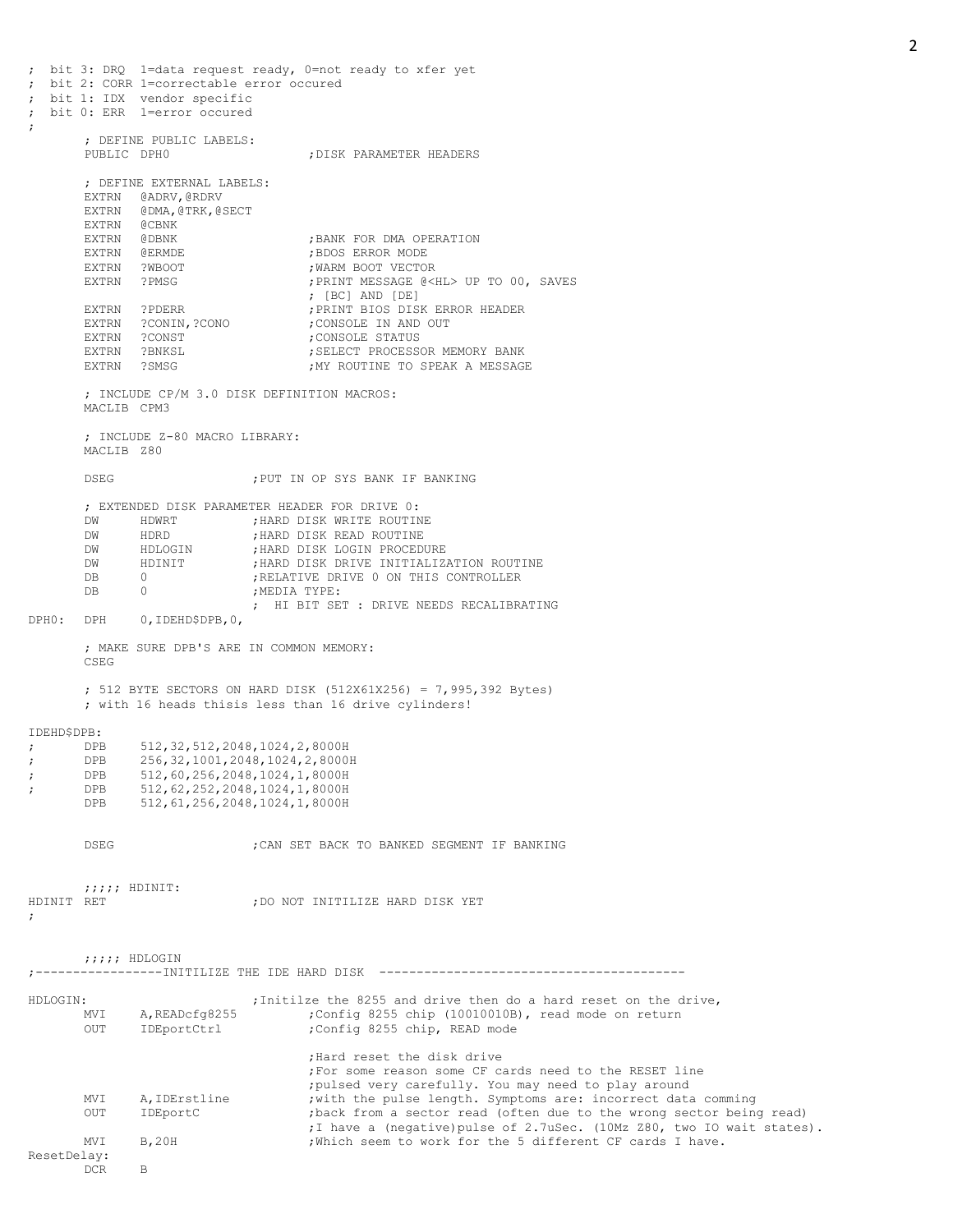|                            | JNZ                                | ResetDelay                                                | ;Delay (reset pulse width)                                                                                                                                                                                                                                        |
|----------------------------|------------------------------------|-----------------------------------------------------------|-------------------------------------------------------------------------------------------------------------------------------------------------------------------------------------------------------------------------------------------------------------------|
|                            | XRA<br>OUT<br>CALL                 | Α<br>IDEportC<br>DELAY\$32                                | ; No IDE control lines asserted (just bit 7 of port C)                                                                                                                                                                                                            |
|                            | MVI                                | D, 11100000b                                              | ;Data for IDE SDH reg (512bytes, LBA mode, single drive, head 0000)<br>;For Trk, Sec, head (non LBA) use 10100000<br>; Note. Cannot get LBA mode to work with an old Seagate Medalist 6531 drive.<br>; have to use teh non-LBA mode. (Common for old hard disks). |
|                            | MVI<br>CALL<br>CALL                | E,REGshd<br>IDEwr8D<br>IDEwr8D                            | ;00001110, (OEH) for CSO, A2, A1,<br>; Write byte to select the MASTER device<br>Write byte to select the MASTER device                                                                                                                                           |
| $\ddot{ }$                 | MVI                                | B,080H                                                    | ;<<< May need to adjust delay time                                                                                                                                                                                                                                |
| WaitInit:                  | MVI<br>CALL                        | IDErd8D                                                   | E, REGstatus ; Get status after initilization<br>; Check Status (info in [D])                                                                                                                                                                                     |
|                            | BIT<br>JZ                          | 7, D<br>DoneInit                                          | Return if ready bit is zero,                                                                                                                                                                                                                                      |
| ;                          | PUSH<br><b>LXI</b>                 | B<br>B, OFFFFH                                            | ; Delay to allow drive to get up to speed                                                                                                                                                                                                                         |
| DELAY2: MVI<br>DELAY1: DCR | JNZ<br>DCX<br>MOV<br>ORA           | D, 2<br>D<br>DELAY1<br>B<br>A, C<br>B                     | May need to adjust delay time to allow cold drive to<br>;to speed                                                                                                                                                                                                 |
| ż.                         | JNZ<br>POP                         | DELAY2<br>B                                               |                                                                                                                                                                                                                                                                   |
|                            | DJNZ<br>CALL<br>LXI<br>CALL<br>ORI | WaitInit<br>?PMSG<br>$\mathbf{1}$                         | SetErrorFlag ; Ret with NZ flag set if error (probably no drive)<br>H, MSG\$INIT\$ERR ; RESTORE FAILED                                                                                                                                                            |
| DoneInit:                  | <b>RET</b>                         |                                                           |                                                                                                                                                                                                                                                                   |
|                            | LXI<br>CALL<br>XRA<br><b>RET</b>   | H, SAYSIGNON<br>?SMSG<br>A                                | ; SPEAK MESSAGE<br>; RETURN WITH NO ERROR                                                                                                                                                                                                                         |
| ;                          |                                    |                                                           |                                                                                                                                                                                                                                                                   |
|                            |                                    |                                                           | ; ROUTINE WRITES 1 SECTOR TO THE DISK:                                                                                                                                                                                                                            |
| ;<br>HDWRT: XRA            | STA<br>CALL                        | A<br><b>ERFLG</b><br>wrlba                                | ; Send to drive the sector we want to read. Converting<br>; CPM TRK/SEC info to Drive TRK/SEC/Head                                                                                                                                                                |
|                            | CALL<br>JС                         | SetErrorFlag                                              | ; send before error check so info is updated<br>IDEwaitnotbusy ; make sure drive is ready                                                                                                                                                                         |
|                            | MVI<br>MVI<br>CALL<br>CALL<br>JС   | D, COMMANDwrite<br>E, REGcommand<br>IDEwr8D<br>IDEwaitdrq | ; tell drive to write a sector<br>; wait unit it wants the data<br>SetErrorFlag ; If problem abort                                                                                                                                                                |
| ;                          | LHLD<br>JMP                        | @ DMA<br>ADJBNNN                                          | ; DMA address                                                                                                                                                                                                                                                     |
|                            | CSEG                               |                                                           |                                                                                                                                                                                                                                                                   |
| ADJBNNN: LDA               | PUSH                               | <b>@CBNK</b><br>PSW                                       |                                                                                                                                                                                                                                                                   |
|                            | LDA<br>CALL                        | @DBNK<br>?BNKSL                                           |                                                                                                                                                                                                                                                                   |
|                            | MVI<br>OUT<br>MVI                  | A, WRITECfg8255<br>IDEportCtrl<br>B, 0                    | ;256X2 bytes                                                                                                                                                                                                                                                      |
| WRSEC1: MOV                | INX                                | A, M<br>Η                                                 |                                                                                                                                                                                                                                                                   |

3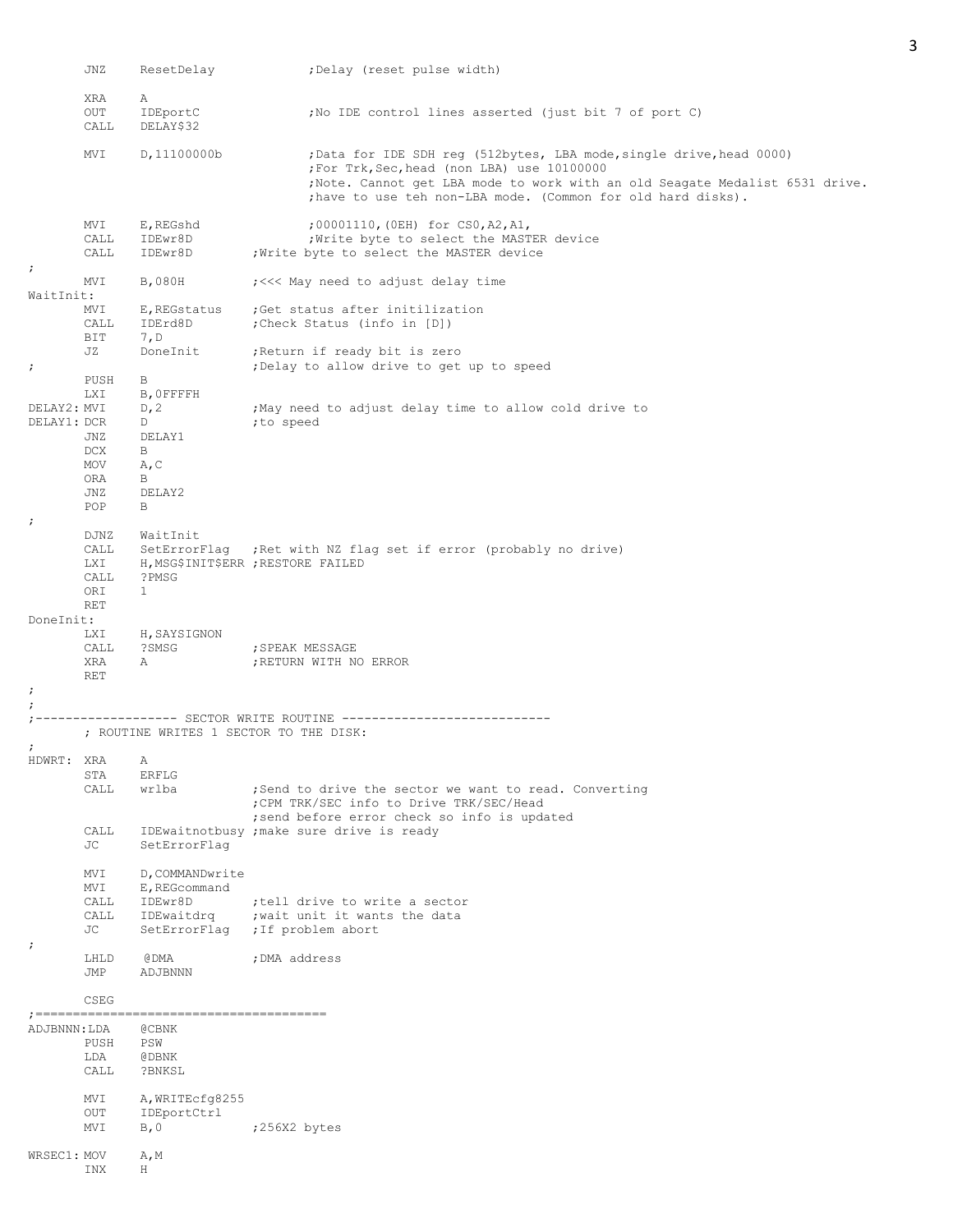|            | OUT             | IDEportA        | ;LOW byte on A (Was wrong order in earlier versions)              |
|------------|-----------------|-----------------|-------------------------------------------------------------------|
|            | MOV             | A, M            |                                                                   |
|            | INX<br>OUT      | H               | IDEportB ; Then HIGH byte on B                                    |
|            | MVI             | A,REGdata       |                                                                   |
|            | PUSH            | PSW             |                                                                   |
|            | OUT             | IDEportC        | ;Send write command                                               |
|            |                 |                 |                                                                   |
|            | ORI             | IDEwrline       | ;Send WR pulse                                                    |
|            | OUT             | IDEportC        |                                                                   |
|            | POP             | PSW             |                                                                   |
|            | OUT             | IDEportC        |                                                                   |
|            | DJNZ            | WRSEC1          |                                                                   |
|            | MVI             |                 | A, READcfg8255 ; Set 8255 back to read mode                       |
|            | OUT             | IDEportCtrl     |                                                                   |
|            | POP             | PSW             |                                                                   |
|            | CALL            | ?BNKSL          |                                                                   |
|            | JMP             | CHECK\$RW       |                                                                   |
|            | DSEG            |                 |                                                                   |
|            |                 |                 |                                                                   |
| CHECK\$RW: | MVI             |                 | E, REGstatus : Check R/W status when done                         |
|            |                 | CALL IDErd8D    |                                                                   |
|            | MOV             | A, D            |                                                                   |
|            | ANI             | 01H             |                                                                   |
|            | STA             | ERFLG           | ;Ret Z if All OK                                                  |
|            | RZ              |                 |                                                                   |
|            | SetErrorFlag:   |                 | ; For now just return with error flag set                         |
|            | XRA             | A               |                                                                   |
|            | DCR             | A               |                                                                   |
|            | RET             | STA ERFLG       | ;Ret NZ if problem                                                |
| ÷          |                 |                 |                                                                   |
| $\ddot{ }$ |                 |                 |                                                                   |
|            |                 |                 |                                                                   |
|            |                 |                 | ; ROUTINE READS 1 PHYSICAL SECTOR FROM THE DRIVE:                 |
| ÷          |                 |                 |                                                                   |
| HDRD: XRA  |                 | A               |                                                                   |
|            |                 |                 |                                                                   |
|            | STA             | ERFLG           | ; CLEAR THE ERROR FLAG                                            |
|            |                 | CALL wrlba      |                                                                   |
|            |                 |                 | ; CPM TRK/SEC info to Drive TRK/SEC/Head                          |
|            |                 |                 | ;Send before error check so info is updated                       |
|            |                 |                 | CALL IDEwaitnotbusy; make sure drive is ready                     |
|            | JC              |                 | SetErrorFlag ; Returned with NZ set if error                      |
|            | MVI             | D, COMMANDread  |                                                                   |
|            | MVI             | E, REGcommand   |                                                                   |
|            | CALL            | IDEwr8D         | ;Send sec read command to drive.                                  |
|            |                 | CALL IDEwaitdrq |                                                                   |
|            | JC              |                 | , Wait until it's got the data<br>SetErrorFlag ; If problem abort |
| $\ddot{ }$ |                 |                 |                                                                   |
|            | LHLD            | @DMA            | ; DMA address                                                     |
|            | JMP             | ADJBNKS         |                                                                   |
|            | CSEG            |                 | ; MUST HAVE THE FOLLOWING CODE IN COMMON                          |
|            | ; ============= |                 |                                                                   |
|            | ADJBNKS:LDA     | @CBNK           | ; Send to drive the sector we want to read. Converting            |
|            | PUSH<br>LDA     | PSW             | ; MUST HAVE THIS CODE IN COMMON                                   |
|            | CALL            | @DBNK<br>?BNKSL | ; NOW DMA ADDRESS IS AT THE CORRECT BANK                          |
|            |                 |                 |                                                                   |
|            | MVI             | B, 0            |                                                                   |
| MoreRD16:  |                 |                 |                                                                   |
|            | MVI             | A, REGdata      | ; REG regsiter address                                            |
|            | OUT             | IDEportC        |                                                                   |
|            |                 |                 |                                                                   |
|            | ORI             | IDErdline       | ;08H+40H, Pulse RD line                                           |
|            | OUT             | IDEportC        |                                                                   |
|            |                 |                 |                                                                   |
|            | ΙN              | IDEportA        | ; read the LOW byte                                               |
|            | MOV             | M, A            |                                                                   |
|            | INX             | H.              |                                                                   |
|            | ΙN              | IDEportB        | ; THEN read the HIGH byte                                         |
|            | MOV<br>INX      | M, A<br>H       |                                                                   |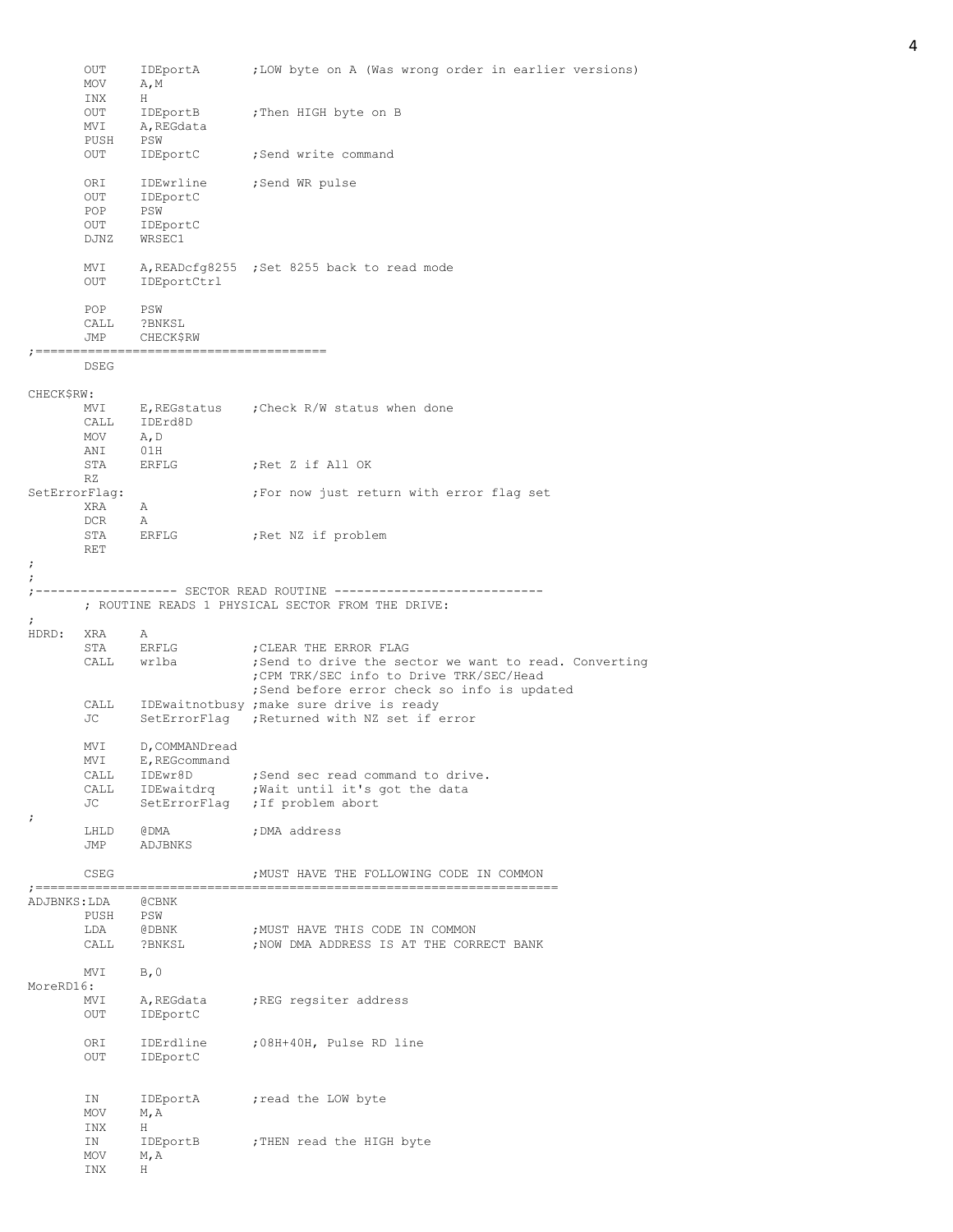|                    | MVI<br>OUT                       | A, REGdata<br>IDEportC                       | ;Deassert RD line                                                                                                   |
|--------------------|----------------------------------|----------------------------------------------|---------------------------------------------------------------------------------------------------------------------|
|                    | DJNZ                             | MoreRD16                                     |                                                                                                                     |
|                    | POP<br>CALL<br>JMP               | PSW<br>?BNKSL<br><b>CHECK\$RW</b>            |                                                                                                                     |
| $: = = = = = =$    |                                  |                                              |                                                                                                                     |
| ï                  | DSEG                             |                                              |                                                                                                                     |
| $\cdot$<br>$\cdot$ |                                  | ----- SUPPORT ROUTINES -------------         |                                                                                                                     |
| wrlba:             | LDA<br>INR                       | <b>@SECT</b><br>Α                            | ; Write the logical block address to the drive's registers<br>; Get CPM requested sector<br>; Disk sectors 1 MAXSEC |
|                    | MOV                              | D, A                                         |                                                                                                                     |
|                    | MVI<br>CALL                      | E, REGsector<br>IDEwr8D                      | ;Send info to drive                                                                                                 |
|                    | LHLD<br>MOV                      | @TRK<br>D, L                                 | ; We have are in LBA mode so send directly<br>; Send Low TRK#                                                       |
|                    | MVI<br>CALL                      | E, REGcylinderLSB<br>IDEwr8D                 |                                                                                                                     |
|                    | MOV<br>MVI<br>CALL               | D, H<br>E, REGcylinderMSB<br>TDEwr8D         | ;Send High TRK#                                                                                                     |
|                    | MVI<br>MVI<br>CALL<br><b>RET</b> | D, 1<br>E, REGseccnt<br>IDEwr8D              | ;For now, one sector at a time                                                                                      |
|                    | IDEwaitnotbusy:                  |                                              | ; Drive READY if 01000000                                                                                           |
| MoreWait:          | MVI<br>MVI                       | B, OFFH<br>$C$ , OFFH                        | ; Delay, must be above 80H for 4MHz Z80. Leave longer for slower drives                                             |
|                    | MVI<br>CALL<br>MOV<br>ANI        | E, REGstatus<br>IDErd8D<br>A, D<br>11000000B | ; wait for RDY bit to be set                                                                                        |
|                    | XRI<br>JZ<br>DJNZ<br>DCR         | 01000000B<br>DoneNotbusy<br>MoreWait<br>С    |                                                                                                                     |
|                    | JNZ<br>STC<br>ret                | MoreWait                                     | ;Set carry to indicqate an error                                                                                    |
| DoneNotBusy:       | ORA                              | Α                                            | ; Clear carry it indicate no error                                                                                  |
|                    | RET                              |                                              | ; Wait for the drive to be ready to transfer data.<br>; Returns the drive's status in Acc                           |
| IDEwaitdrq:        |                                  |                                              |                                                                                                                     |
| MoreDRQ:           | MVI<br>MVI                       | B, OFFH<br>C, OFFH                           | ; Delay, must be above 80H for 4MHz Z80. Leave longer for slower drives                                             |
|                    | MVI<br>CALL<br>MOV<br>ANI        | E, REGstatus<br>IDErd8D<br>A, D<br>10001000B | ; wait for DRQ bit to be set                                                                                        |
|                    | CPI<br>JZ<br>DJNZ<br>DCR         | 00001000B<br>DoneDRQ<br>MoreDRQ<br>C         |                                                                                                                     |
|                    | JNZ<br>STC<br><b>RET</b>         | MoreDRQ                                      | ;Set carry to indicate error                                                                                        |
| DoneDRQ:           | ORA<br><b>RET</b>                | Α                                            | ;Clear carry                                                                                                        |
|                    |                                  |                                              |                                                                                                                     |